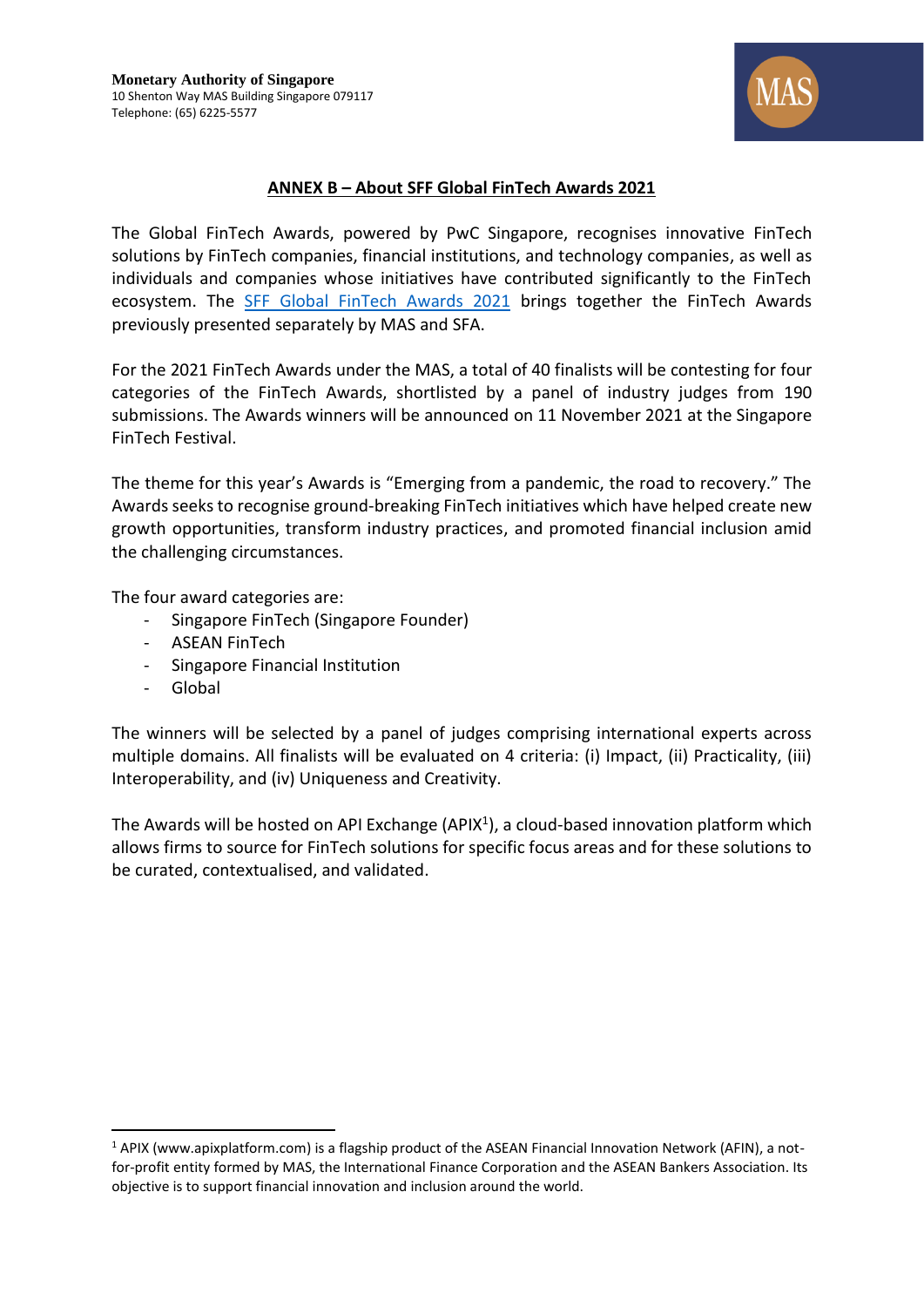

## **SFF Global FinTech Awards Finalists (MAS Categories)**

| <b>Company Name</b>               | <b>Solution Name</b>                                                                     | <b>Description of Solution</b>                                                                                                                                                                                                                                                                                                                                                          |
|-----------------------------------|------------------------------------------------------------------------------------------|-----------------------------------------------------------------------------------------------------------------------------------------------------------------------------------------------------------------------------------------------------------------------------------------------------------------------------------------------------------------------------------------|
| Aleta Planet Pte<br>Ltd           | $AP-1$                                                                                   | The AP-1 solution provides a faster and more cost-<br>efficient way of doing business for companies and<br>individuals who trade with China or purchase<br>supplies from China. The solution helps businesses<br>and individuals find better ways of transacting<br>with China.                                                                                                         |
| Asia Wealth<br>Platform Pte. Ltd. | StashAway<br>Wealth<br>Management<br>Solutions                                           | StashAway is a digital wealth manager that offers<br>investment portfolios and wealth management<br>solutions for both retail and accredited investors.<br>The solution offers investment products, financial<br>planning tools and wealth advisory to empower<br>people to build and protect wealth in the long-<br>term.                                                              |
| Aspire FT Pte Ltd                 | All-in-one finance<br>operating system<br>for growing<br>businesses in<br>Southeast Asia | Aspire is the leading all-in-one financial operating<br>system, designed for growing businesses in<br>Southeast Asia. The solution enables companies to<br>pay, manage, and earn smarter through one<br>account for all their financial needs.                                                                                                                                          |
| BondEvalue Pte.<br>Ltd.           | The BondbloX<br><b>Bond Exchange</b>                                                     | The BondbloX Bond Exchange (BBX) transforms<br>the bond market globally by enabling investors to<br>conduct electronic bond trading of fractional<br>bonds ("BondbloX") via partner banks/brokers,<br>transforming the OTC trading of bonds. BBX<br>provides investors with better access to bonds and<br>increased diversification opportunities through<br>modern trading interfaces. |
| <b>Brick Pte Ltd</b>              | <b>Financial Data</b><br><b>APIs</b>                                                     | Brick is an open finance infrastructure layer that<br>provides developers with the sought-after APIs to<br>powerful products<br>help<br>them create<br>with<br>comprehensive and reliable data from multiple<br>financial institutions. With data from multiple<br>sources made accessible beyond banking, this help<br>to build innovative and more inclusive financial<br>services.   |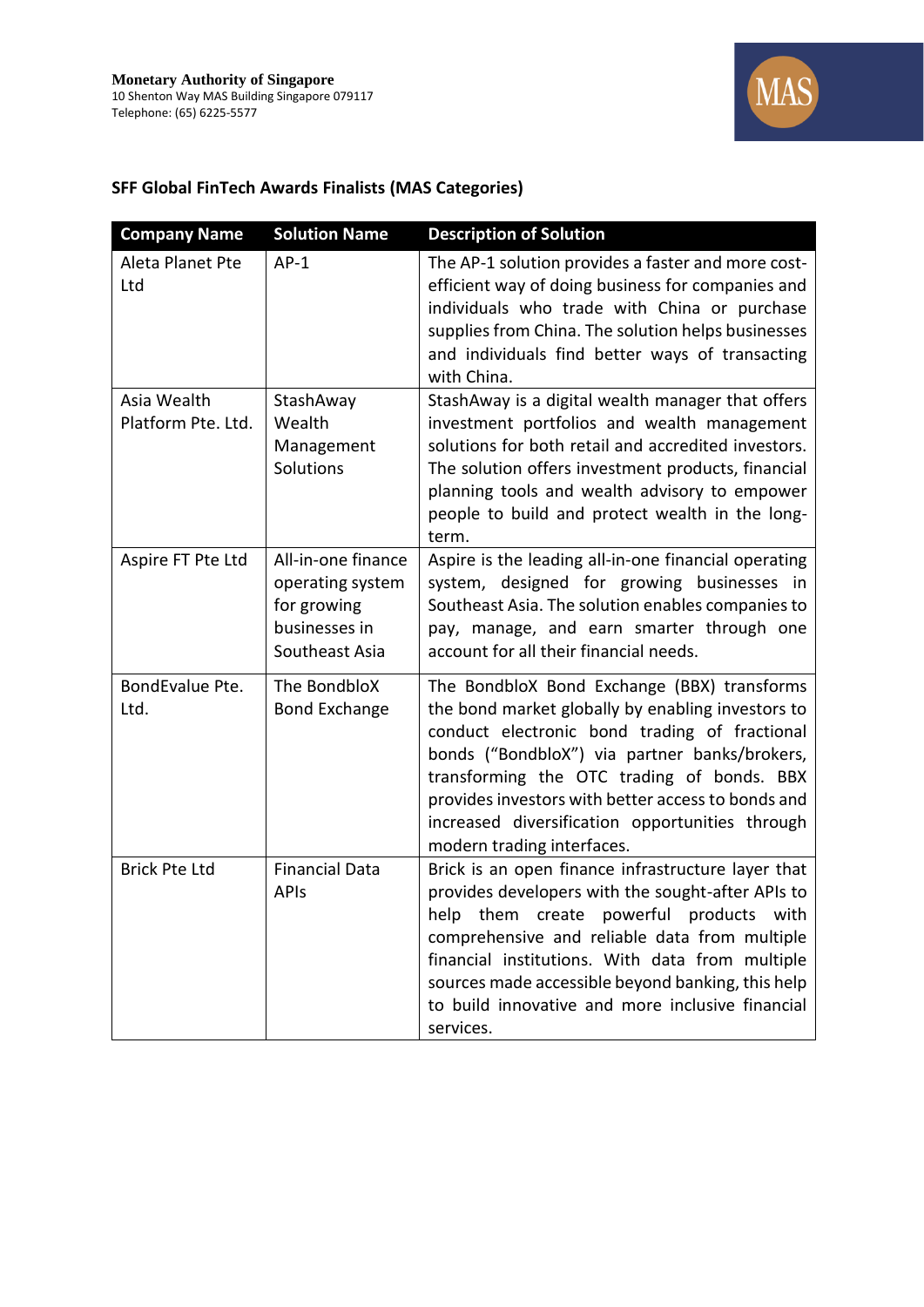

| CardUp Pte. Ltd.                                                            | CardUp Collect                                                 | CardUp Collect is a no-code payment gateway<br>backed by EDBI and SEEDS Capital. Traditional and<br>offline businesses can now be paid faster by<br>collecting credit card and PayNow payments<br>through payment links or hosted checkout pages.<br>Payment statuses are tracked via a dashboard and<br>can be synced between accounting platforms.                                                                                       |
|-----------------------------------------------------------------------------|----------------------------------------------------------------|--------------------------------------------------------------------------------------------------------------------------------------------------------------------------------------------------------------------------------------------------------------------------------------------------------------------------------------------------------------------------------------------------------------------------------------------|
| Contour Pte Ltd                                                             | Digital Letters of<br>Credit                                   | COVID-19 has shaken international trade and<br>supply chains to their very core, making the case<br>for change in global trade stronger than ever.<br>Contour's digital trade solution aims to transform<br>and digitise the complex, manual and paper-heavy<br>trade finance process by creating a streamlined<br>workflow that is digital, fast and secure.                                                                              |
| FinScore Inc                                                                | FinScore A.C.E<br>(Alternative<br>Credit Evaluation)<br>Portal | FinScore A.C.E portal is a simple, yet powerful<br>web-based<br>solution.<br>It<br>enables<br>financial<br>institutions to access alternative data sources<br>about their borrowers and make informed<br>decisions on their loan application, with users<br>from financial institutions across all key market<br>segments (digital banks, rural banks, digital<br>lenders, and retail lenders).                                            |
| <b>Funding Asia</b><br>Group Pte Ltd<br>(Funding<br>Societies  <br>Modalku) | Modal Kawan<br>Mikro (Micro<br>Friends Capital)                | Modal Kawan Mikro (Micro Friends Capital) is a<br>credit facility for offline and online sellers who<br>need additional capital to fulfill various business<br>like<br>replenishing<br>stock,<br>needs<br>company<br>operations, and product marketing. Financing<br>starts from as low as US\$500 and goes up to<br>US\$17,000.                                                                                                           |
| Gets Asia Pte Ltd                                                           | <b>CALISTA</b><br>Inventory<br>Financing                       | CALISTA Inventory Financing is the trade financing<br>platform that aims to transform supply chain and<br>finance. The solution involves commodity trading<br>companies, banks, and terminals coming together<br>to simplify trade financing and optimise business<br>processes. The solution aims to provide a secure<br>and transparent platform for trade financing, and<br>access to Singapore's banks and traders in one<br>platform. |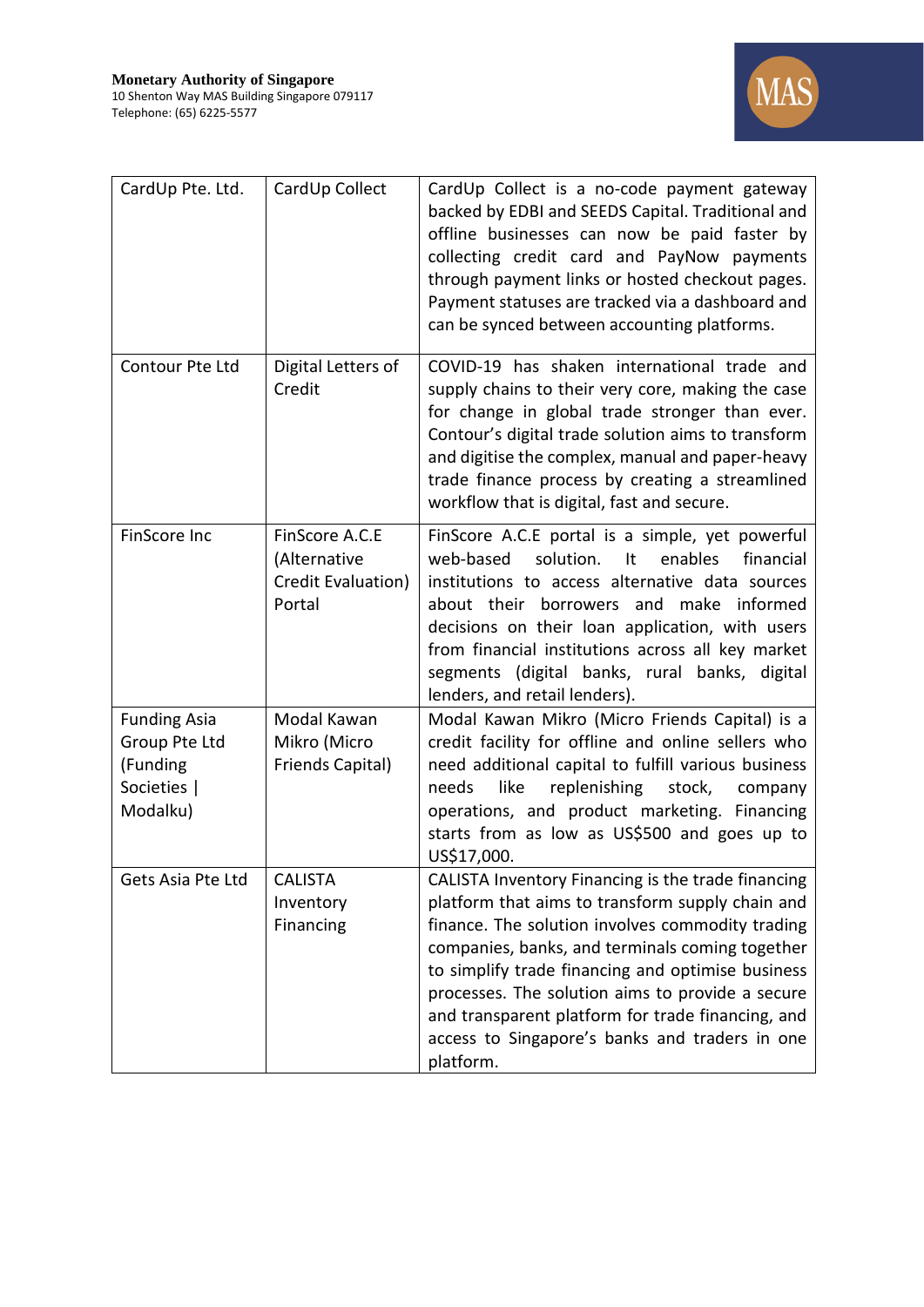

| <b>Global Processing</b><br>Services<br>(Singapore) Pte<br>Ltd | <b>Global Processing</b><br>Services (GPS)           | GPS' highly flexible and configurable platform<br>places the control firmly in the hands of global<br>fintechs, digital banks, and embedded finance<br>providers, enabling them to<br>deliver<br>rich<br>functionality to the cardholder. It is a multi-award-<br>processor, powering<br>winning<br>issuer<br>next<br>generation payment solutions.                                                                                                                                |
|----------------------------------------------------------------|------------------------------------------------------|------------------------------------------------------------------------------------------------------------------------------------------------------------------------------------------------------------------------------------------------------------------------------------------------------------------------------------------------------------------------------------------------------------------------------------------------------------------------------------|
| GoalsMapper Pte<br>Ltd                                         | GoalsMapper                                          | GoalsMapper is a suite of digital tools designed for<br>Financial Consultants to deliver clarity to their<br>clients with interactive goal and scenario-based<br>features. The integrated website builder and<br>help consultants build<br>widgets<br>professional<br>branding<br>online. Consultants<br>maintain<br>relationships through the customer relationship<br>with<br>omni-channel<br>management<br>system<br>communication which automates time-consuming<br>workflows. |
| Hashstacs Pte Ltd                                              | GreenSTACS: A<br>Digital ESG Nexus                   | The GreenSTACS blockchain platform<br>is<br>an<br>integrated nexus for the financial industry and<br>corporates, with partners in data acquisition,<br>analytics and certification. The ESG Nexus provides<br>investors with clarity on their investments on<br>sustainability projects, and provides corporates of<br>all sizes with greater access to sustainable finance<br>through the use of a digital platform that lowers<br>the costs and barriers of adoption.            |
| Helicap Pte. Ltd.                                              | Helicap<br>Technology<br>Platform                    | Helicap's Technology Platform provides a seamless<br>user interface and allows for an alternative way of<br>credit underwriting and ongoing risk assessment.<br>With the ability to process large volumes of raw<br>and unstructured data within seconds, our<br>platform aims to be the solution that benefits both<br>SMEs and investors alike.                                                                                                                                  |
| ICHX Tech Pte Ltd                                              | <b>ADDX Digital</b><br><b>Securities</b><br>Exchange | ADDX (formerly iSTOX) is a digital securities<br>exchange with the mission to democratise private<br>market investing. Using blockchain and smart<br>contract technology, ADDX fractionalise private<br>market assets, reducing minimum investment<br>amounts from US\$1 million to US\$20,000.                                                                                                                                                                                    |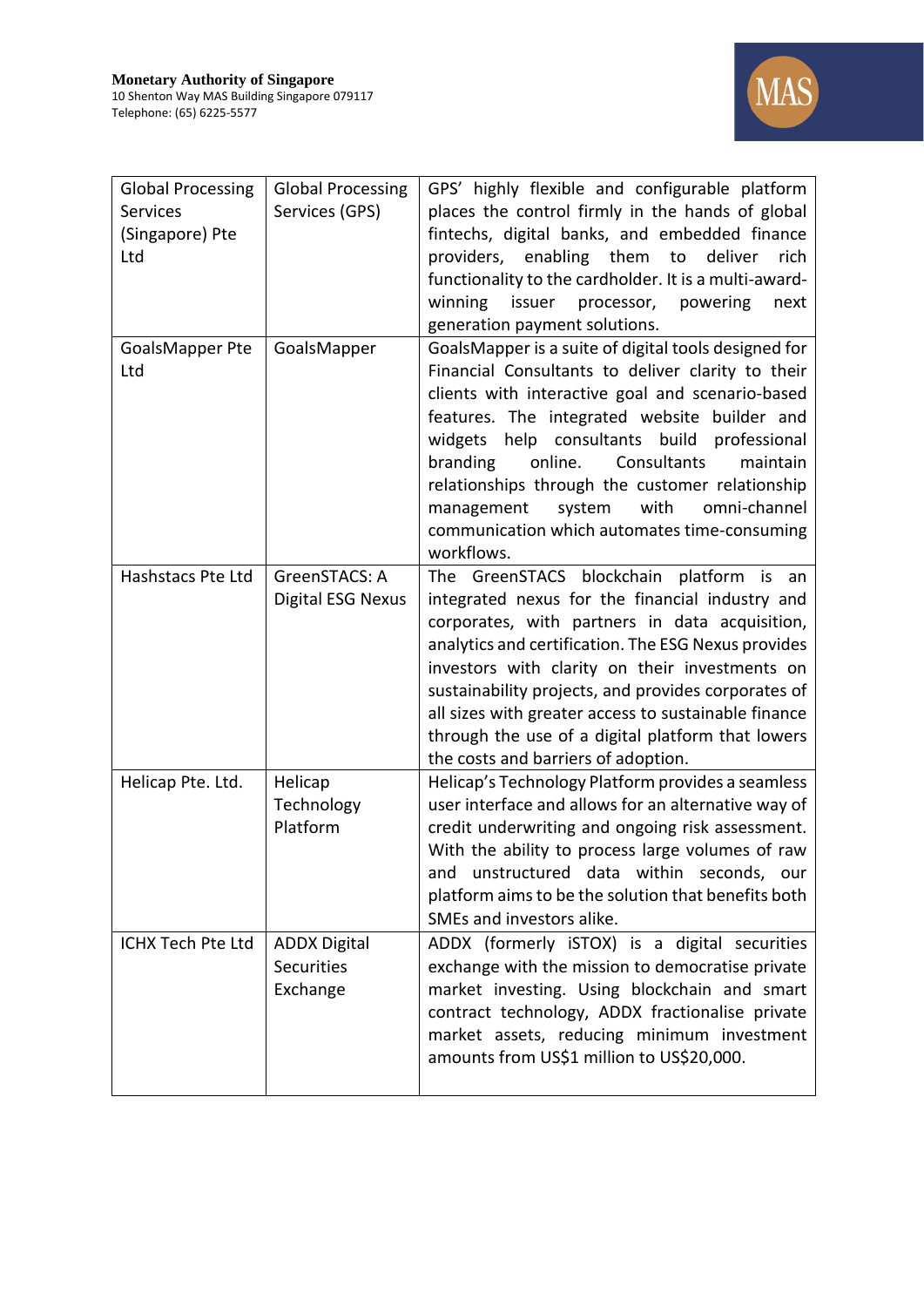

| iLex Markets<br><b>APAC Pte Ltd</b>                                                   | iLex                                     | iLex is a digital platform delivering more liquidity,<br>efficiency, intelligence, and security to<br>the<br>traditionally fragmented and inefficient corporate<br>loan markets. iLex offers a one-stop for deal<br>opportunities, market data, and connectivity with<br>the ecosystem with our synergistic partnerships<br>with leading global banks, solution providers and<br>data providers.                     |
|---------------------------------------------------------------------------------------|------------------------------------------|----------------------------------------------------------------------------------------------------------------------------------------------------------------------------------------------------------------------------------------------------------------------------------------------------------------------------------------------------------------------------------------------------------------------|
| Industrial and<br><b>Commercial Bank</b><br>of China Limited<br>(Singapore<br>Branch) | <b>ICBC Digital Trade</b><br>Solutions   | With an online, paperless digital trade innovative<br>solutions, ICBC Digital Trade Solutions enables<br>MNC's clients to have one-point access to meet<br>specific objectives, especially<br>their<br>the<br>in<br>commodity trading space, with a vision to help<br>enterprises to go green, navigate pandemic<br>challenge and achieve digital transformation.                                                    |
| Kliq Pte Ltd                                                                          | Salary Protector<br>Scheme               | eRemit Singapore addresses the underserved<br>financial needs of migrant workers and is the first<br>player in the country to provide a complimentary<br>insurance package that covers migrant workers<br>during and outside of work, for the majority of<br>occupations.                                                                                                                                            |
| LiquidX Insurance<br><b>Services</b><br>(Singapore) Pte.<br>Ltd.                      | LiquidX Digital<br>Insurance<br>Platform | The LiquidX Digital Insurance Platform digitises<br>and automates Trade Credit Insurance policy<br>quoting, management, and risk monitoring using<br>blockchain, smart contract technology, and AI. The<br>solution delivers insights and provides tools to<br>manage all components of insured transactions in<br>one centralised platform, regardless of geography,<br>product, or broker.                         |
| Lulu Financial<br><b>Holdings Ltd</b>                                                 | Lulu Money                               | Money (LM) Mobile app, the digital<br>Lulu<br>proposition by Lulu Financial, had primarily played<br>the role of a digital cross border payments app.<br>During the Pandemic, many couldn't visit branches<br>to remit money back home to help make ends<br>meet. LM hence supports expats in their last mile<br>payment needs.                                                                                      |
| Malayan Banking<br>Berhad                                                             | Sama-sama Lokal<br>by Maybank            | Sama-Sama Lokal is a platform that promotes<br>financial inclusion through democratising online<br>selling for local small and medium businesses. The<br>platform does not charge any commission or fees,<br>and merchants get to keep 100% of their earnings.<br>The solution's objective is to help digitalise local<br>business through offering a suite of services,<br>including delivery and customer support. |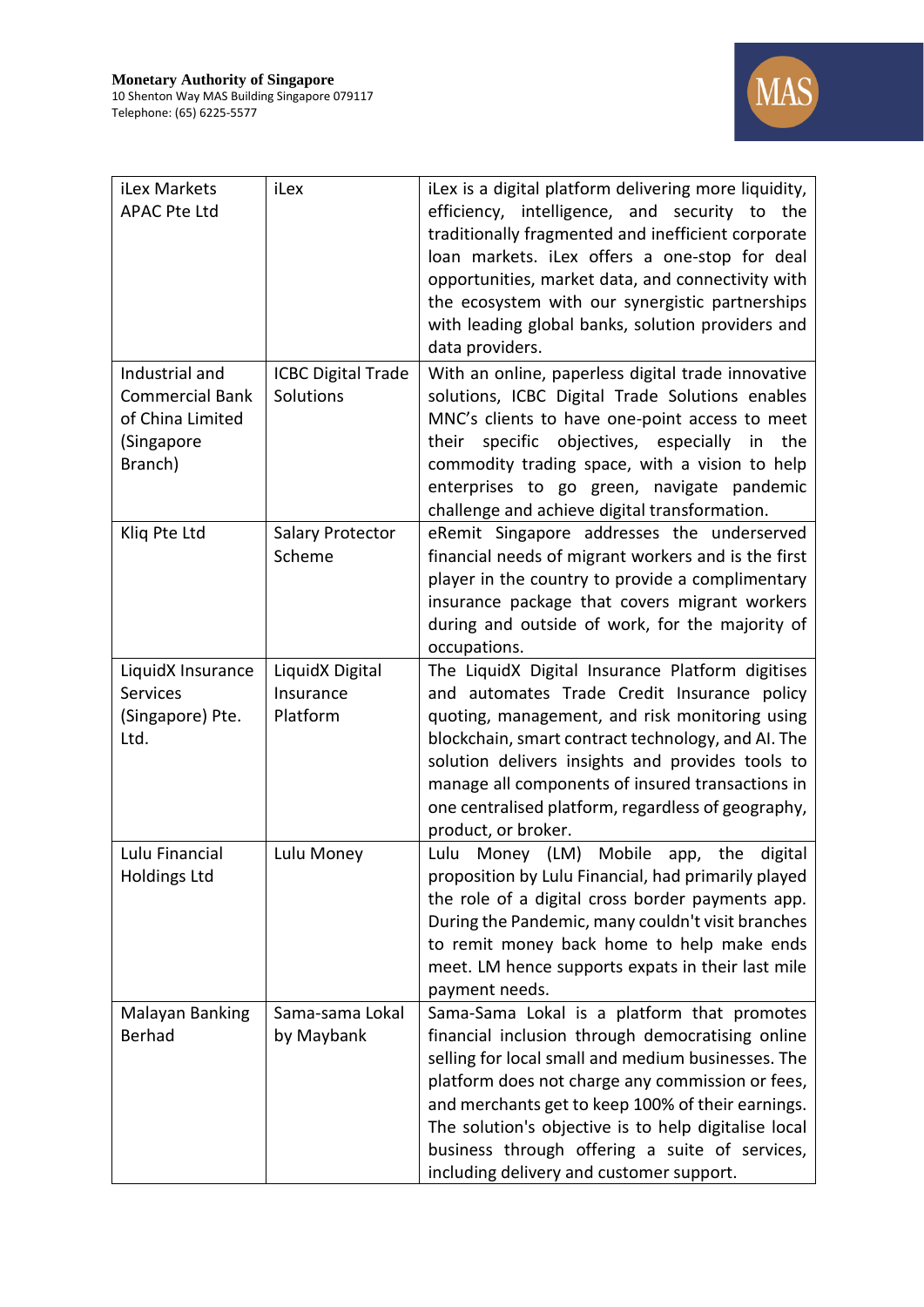

| Mambu Asia<br>Pacific Pte Ltd                             | Responding to<br>the pandemic<br>with resilient<br>customer<br>solutions | Mambu's mortgage solution provides great<br>flexibility for both borrowers and banks to adapt<br>to changing circumstances during the pandemic.<br>The breadth of functions that Mambu offers<br>include but not limited to 'Payment Holidays',<br>'Redraw facility' and setting 'negative interest<br>rates'.                                                                                                                                      |
|-----------------------------------------------------------|--------------------------------------------------------------------------|-----------------------------------------------------------------------------------------------------------------------------------------------------------------------------------------------------------------------------------------------------------------------------------------------------------------------------------------------------------------------------------------------------------------------------------------------------|
| Nect GmbH                                                 | Selfie-Ident                                                             | The Selfie-Ident process enables GDPR-compliant<br>(General Data Protection Regulation) online<br>identification via an app. Users can identify<br>themselves independently, from any location,<br>without waiting with an ID document and a selfie<br>video. The process enables a fast and customer-<br>oriented implementation. The process simplifies<br>authority procedures, which saves time and<br>resources, among other things.           |
| <b>NTUC Income</b><br>Insurance<br>Cooperative<br>Limited | <b>SNACK by Income</b>                                                   | Providing a versatile<br>accumulative<br>micro-<br>insurance coverage proposition, Income launched<br>SNACK by Income, offering Term Life, Investment<br>(ILP), Accident, and Critical Illness protection in<br>bite-sized portions which stack up over time<br>through life-style triggers. SNACK provides<br>unprecedented access to insurance protection,<br>while offering the convenience of embedding<br>insurance protection in daily lives. |
| Ondato Ltd                                                | Ondato<br>Compliance<br>Management<br>Platform                           | Ondato<br>provides a complete<br>compliance<br>management suite for various KYC procedures.<br>Ondato's customer data platform creates a<br>comprehensive database for systems to analyse,<br>track, and manage customer interactions. From<br>photo and live video identity verification to<br>screening, all in one suite.                                                                                                                        |
| Propine<br><b>Technologies Pte</b><br>Ltd                 | Pro-Tect                                                                 | Propine provides the highest levels of certified<br>security and compliant digital asset custody<br>solution for safeguarding multiple asset classes<br>including digital securities, cryptocurrencies,<br>stablecoins, NFTs, and Fiat on a single integrated<br>custody platform. Pro-Tect offers a complete suite<br>of institutional digital assets services including<br>Digital<br>Securities<br>Crypto<br>and<br>Management<br>solutions.     |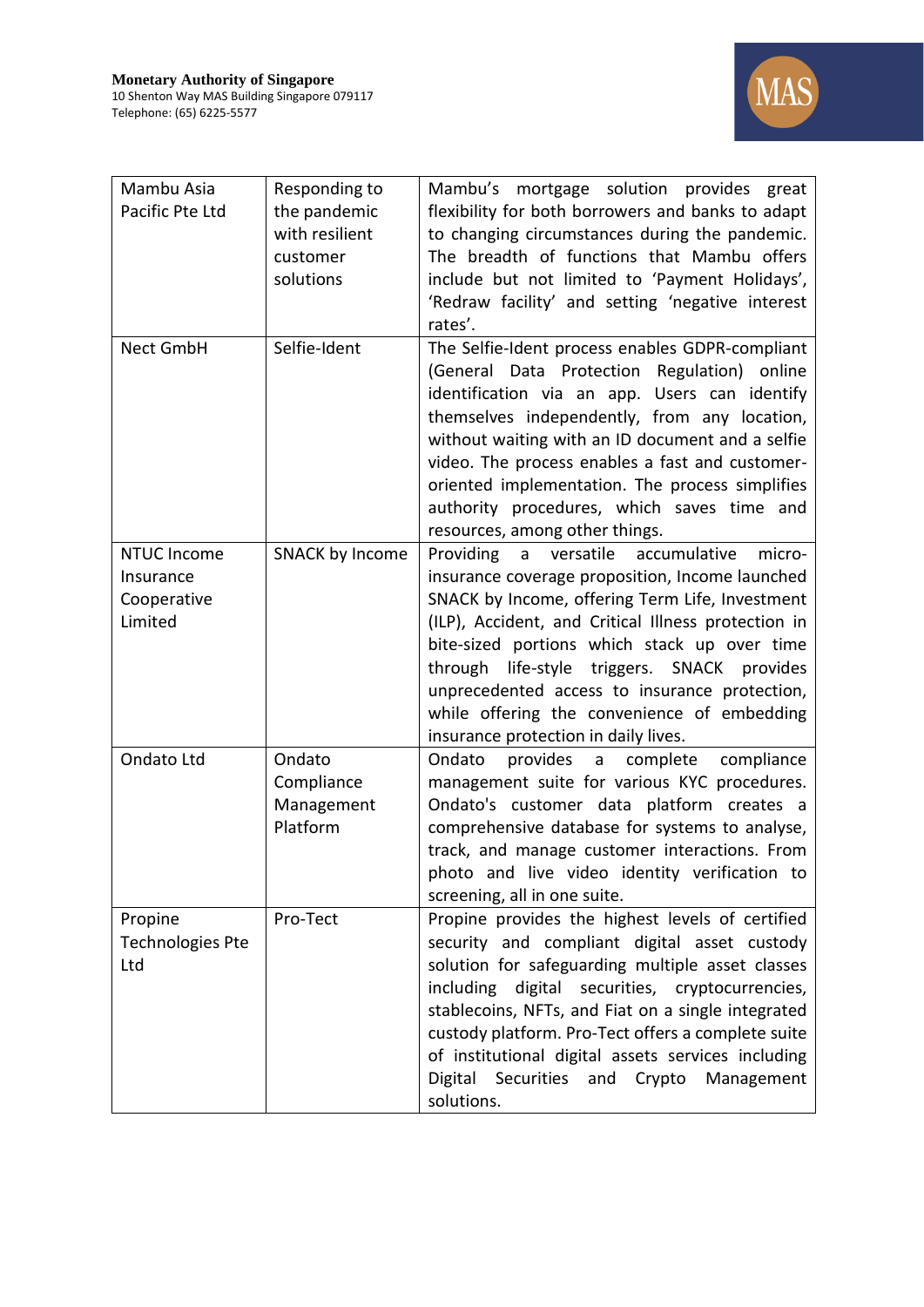

| PT Lunaria Annua      | Loan Relaxation,  | #LokalSupportLokal is<br>initiative<br>from<br>an    |
|-----------------------|-------------------|------------------------------------------------------|
| Teknologi             | Campaign          | KoinWorks that invites everyone in Indonesia to      |
| (Koinworks)           | #LokalSupportLok  | help SMEs return to a healthy financial status       |
|                       | al, Neobank for   | during the pandemic by promoting and buying          |
|                       | <b>SMEs</b>       | products offered through the SME social media,       |
|                       |                   | KoinWorks social media, and the microsite:           |
|                       |                   | lokalsupportlokal.id.                                |
| PureSoftware          | Implementation    | Spark by Absa is a new Digital wallet offering from  |
| Pte. Ltd.             | of eWallet and    | Absa Bank limited powered by PureSoftware's          |
|                       | Digital loans for | Arttha Digital Payments and Lending suite. It is     |
|                       | Absa Bank         | aimed towards financial inclusion in Africa and      |
|                       |                   | delivers features including digital MSME on-         |
|                       |                   | boarding, Digital Payments via ATMs, USSD,           |
|                       |                   | Agents or Merchant locations and QR codes.           |
| Regtank               | Regtank           | Regtank combines Know-Your-Customer (KYC) and        |
| <b>Technology Pte</b> | Compliance        | Know-Your-Transactions (KYT) into a one-stop         |
| Ltd                   | Solution          | compliance solution that provides clients with a     |
|                       |                   | 360° risk profile while looking into AML/CFT.        |
|                       |                   | risk<br>provides<br>Regtank<br>assessment<br>and     |
|                       |                   | keeping,<br>management,<br>screening,<br>record      |
|                       |                   | transaction monitoring, ongoing due diligence,       |
|                       |                   | blockchain analytics, and the identification of      |
|                       |                   | source of funds.                                     |
| ReMark                | Good Life & BAM   | Good Life & BAM is the world's first Health &        |
| International B.V.    |                   | Wellness platform backed by a reinsurer-endorsed     |
|                       |                   | algorithm scientifically proven to improve the       |
|                       |                   | biometric risk of the world population by guiding    |
|                       |                   | and incentivising users to live a healthy life, even |
|                       |                   | during a pandemic.                                   |
| Sentifi Vietnam       | Making informed   | Sentifi's AI engine studies market momentum          |
| LLC                   | investment        | signals from 500M+ news, tweets, forums and          |
|                       | decisions with    | blogs daily. The solution's analytics support alpha  |
|                       | alternative data  | generation, risk management, ESG screening and       |
|                       |                   | market monitoring.                                   |
| Shanghai              | IceKredit         | IceKredit Federated Learning Platform enables        |
| IceKredit, INC        | Federated         | financial institutions to efficiently conduct joint  |
|                       | Learning Platform | modeling remotely with other institutions without    |
|                       |                   | transmitting the data out of the local database.     |
|                       |                   | platform<br>The<br>leverages<br>secure<br>computing  |
|                       |                   | algorithm<br>components such as<br>private<br>set    |
|                       |                   | intersection(PSI),<br>data<br>cleaning,<br>feature   |
|                       |                   | engineering and modeling components.                 |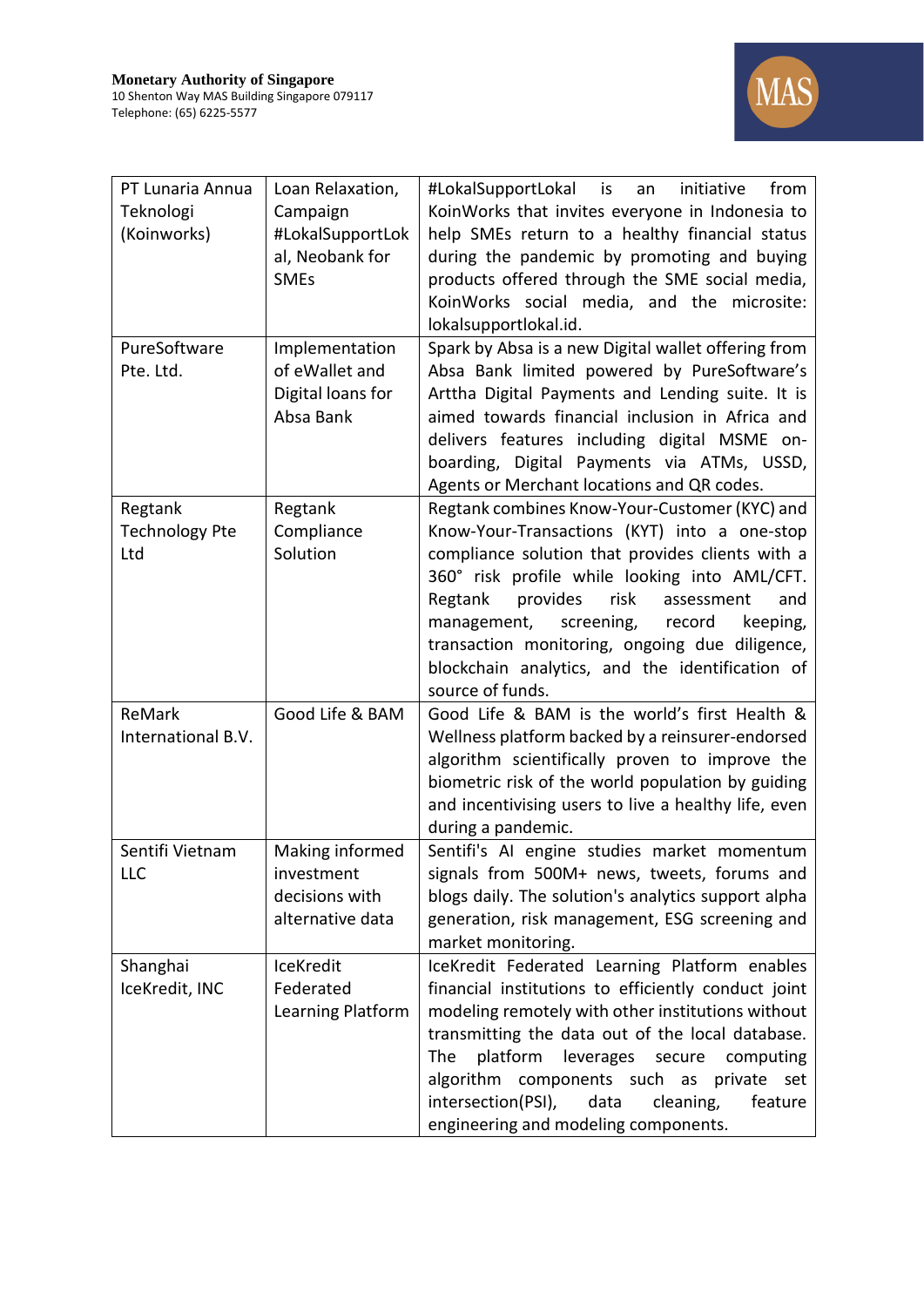

| ShuttleOne Pte          | ShuttleOne            | ShuttleOne is the next generation of operating           |
|-------------------------|-----------------------|----------------------------------------------------------|
| Ltd                     | Network               | system for Finance that allow any B2C, B2B, G2B          |
|                         |                       | build<br>platform<br>and<br>native<br>to<br>their<br>run |
|                         |                       | decentralised financial solutions. ShuttleOne uses       |
|                         |                       | AI, Blockchain and user-focus design to bring DeFi       |
|                         |                       | solutions to users' comfort platforms, and require       |
|                         |                       | no blockchain knowledge or digital assets from           |
|                         |                       | users to enjoy DeFi benefits.                            |
| SingCash Pte. Ltd.      | Singtel Dash          | Singtel Dash's key mantras encompasses "Do Well,         |
|                         | Remit                 | Do Good" and the solution aims to support the            |
|                         |                       | migrant worker community with faster, easier,            |
|                         |                       | safer mobile remittance services. With Dash              |
|                         |                       | Remit, customers can send money home anytime,            |
|                         |                       | anywhere with their phones via mobile wallets,           |
|                         |                       | bank accounts, or cash pick-up points.                   |
| Stackseer               | Merkle Science        | Merkle Science is a leading provider in the crypto       |
| <b>Technologies Pte</b> | <b>Blockchain</b>     | sector with presence from APAC to EMEA and the           |
| Ltd (Merkle             | Transaction           | Americas. The platform and product roadmap are           |
| Science)                | Monitoring and        | consistently best-in-class, with a proprietary           |
|                         | Analysis              | "Behavioral Rule Engine" for research<br>and             |
|                         |                       | field<br>development<br>the<br>of<br>in<br>anti-money    |
|                         |                       |                                                          |
|                         |                       | laundering.                                              |
| Uniphore                | My Anywhere           | Uniphore's My Anywhere Contact Center solution           |
| Software Systems        | <b>Contact Center</b> | aims to disrupt traditional customer service             |
| Singapore Pte Ltd       |                       | through<br>Conversational<br>Service<br>industry         |
|                         |                       | Automation (CSA) platform which elevates how             |
|                         |                       | enterprises support and engage customers, build          |
|                         |                       | loyalty and realize efficiencies. This helped            |
|                         |                       | ensured business continuity when the pandemic            |
|                         |                       | forced the shut down of contact centres in the           |
|                         |                       | finance industry.                                        |
| Valocity Limited        | <b>Valocity One</b>   | Valocity Connect, an extension of Valocity's             |
|                         | <b>Smart Platform</b> | Valuation Ordering Platform, allows banks to             |
|                         | and Valocity          | maintain<br>sustainable risk management<br>and           |
|                         | Connect               | business continuity, based on remote market              |
|                         |                       | valuation assessments. The solution digitally            |
|                         |                       | connects lenders, valuers, and property occupiers,       |
|                         |                       | allowing valuers to prepare bank-secure market           |
|                         |                       | valuations/appraisals, ensuring continuity of            |
|                         |                       | business-critical mortgage lending during a crisis.      |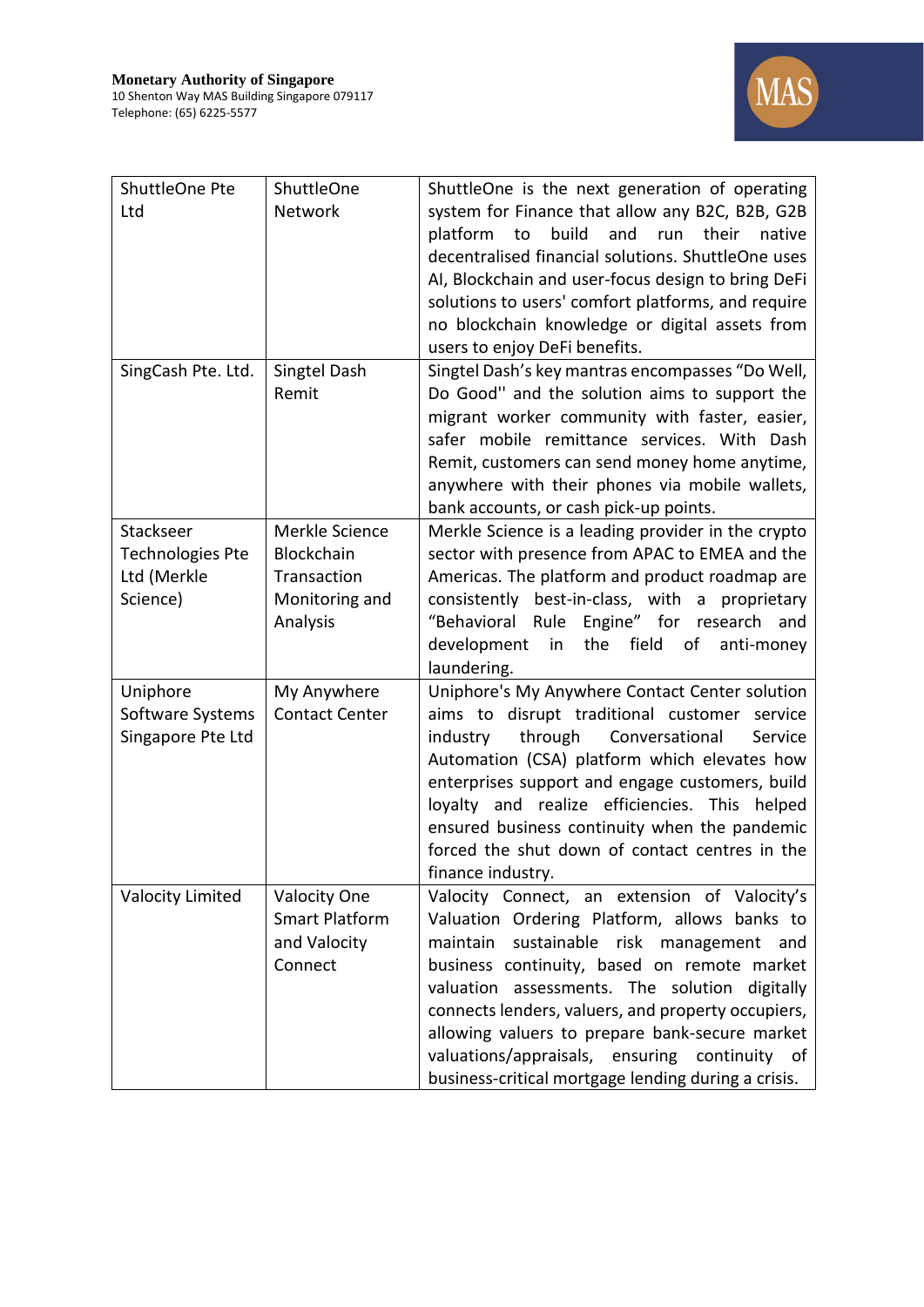

| Wesurance<br>Limited           | <b>Wesurance DTX</b>                                                   | Wesurance's technology provides insurers with a<br>fast and innovative solution to run their business.<br>The plug-in platform enables insurers to build and<br>deliver insurance products according to their<br>digital strategy. Wesurance aims to permeate<br>technology adoption by rationalising the cost of<br>development, liberating insurers from technology<br>constraints from delivering business initiatives. |
|--------------------------------|------------------------------------------------------------------------|----------------------------------------------------------------------------------------------------------------------------------------------------------------------------------------------------------------------------------------------------------------------------------------------------------------------------------------------------------------------------------------------------------------------------|
| Wise Asia-Pacific<br>Pte. Ltd. | <b>Enabling mobile</b><br>number-based<br>cross-border<br>transactions | Wise's mission is money without borders - instant,<br>convenient, transparent and eventually free. Since<br>2019, Wise has built integrations and partnerships<br>for users to send and/or receive cross-border<br>money transactions using just a mobile number,<br>enhancing convenience for millions of consumers<br>to send and receive money at Wise's global<br>average fee.                                         |
| Xfers Pte. Ltd.                | <b>Xfers Business</b><br>Account                                       | Xfers advocates for Southeast Asia to have equal<br>access to international markets and financial<br>services, removing bords for underbanked<br>segments. Xfers Business Account gives merchants<br>the power to adopt local digital payment methods<br>at ease, while further extending their reach<br>through last-mile payment methods.                                                                                |